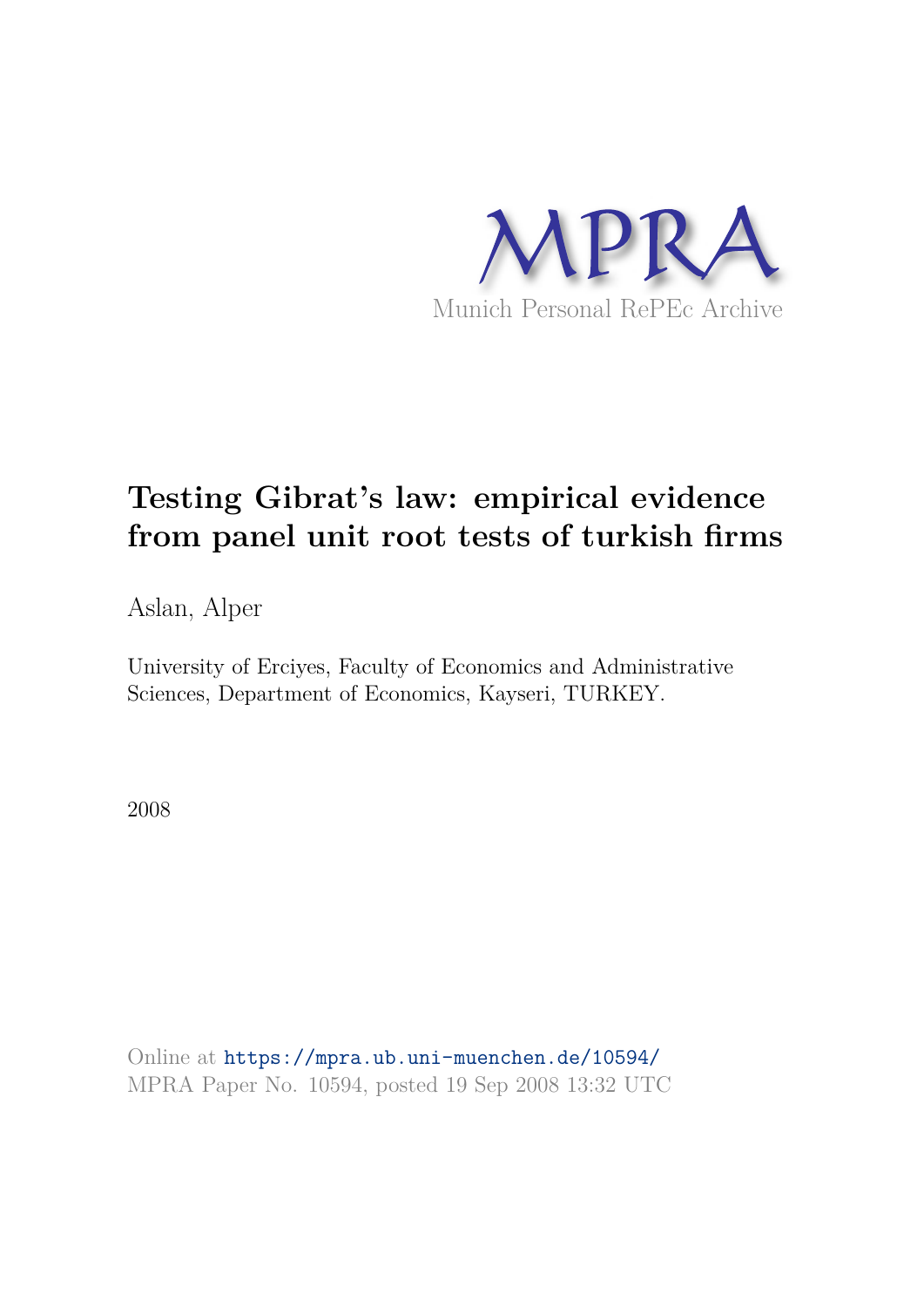# **TESTING GIBRAT'S LAW: EMPIRICAL EVIDENCE FROM PANEL UNIT ROOT TESTS OF TURKISH FIRMS**

## Alper ASLAN

*Erciyes University, Faculty of Economics and Administrative Sciences, Department of Economics, Kayseri, Turkey. Email: alperaslan@erciyes.edu.tr Tel:+ 90–352–4374901/30505; Fax: +90-352-4375239* 

### **ABSTRACT**

 The purpose of this paper is to use panel unit root tests to see if Gibrat's law holds in Turkey. Gibrat's Law establishes that firm growth is a random walk, it means that the probability of a given proportional change in size during a specified period is the same for all firms in a given industry. In this paper, it is examined Gibrat law in Turkey empirically by using Chen & Lu (2003) methodology and use the panel unit root method to investigate the relation between firm size and firm growth. Since it has been observed that many panel unit root tests are invalid when cross-section correlation problem and also finds that conclusion is not the same.

# **Keywords:** Gibrat's Law, Firm Growth, MADF Test. **JEL Classification Codes:** D21, L11, L20 **1. INTRODUCTION**

The aim of this paper is to test the Gibrat's Law (Gibrat (1931)) hypothesis for the Turkish companies by using Chen & Lu (2003) methodology and use the panel unit root method to investigate between firm size and firm growth.

 Firm growth has been the focal point of many studies in the literature. The large majority of empirical studies in this field is based on testing the "Law of Proportionate Effects", also known as Gibrat's Law (Gibrat, 1931), which assumes that the size of a firm follows a random walk. Gibrat formulated the law of proportionate effect for growth rate to explain the empirically observed distribution of firms. The law of proportionate effect states that a firm's expected growth should be proportional to its current size. This implies that s firm's expected growth rate should be independent of its size. A wide and extensive empirical literature has explored this issue in different data sets with different statistical methodologies and demonstrated the validity of Gibrat's law (Simon & Bonini 1958; Masfield 1962; Hart 1962, Evans 1987a, b; Wagner 1992, Dunne & Hughes 1994; Mata, 1994; Geroski 2000; Goddard *et al.* 2002 and Oliveira & Fortunato 2003, 2006).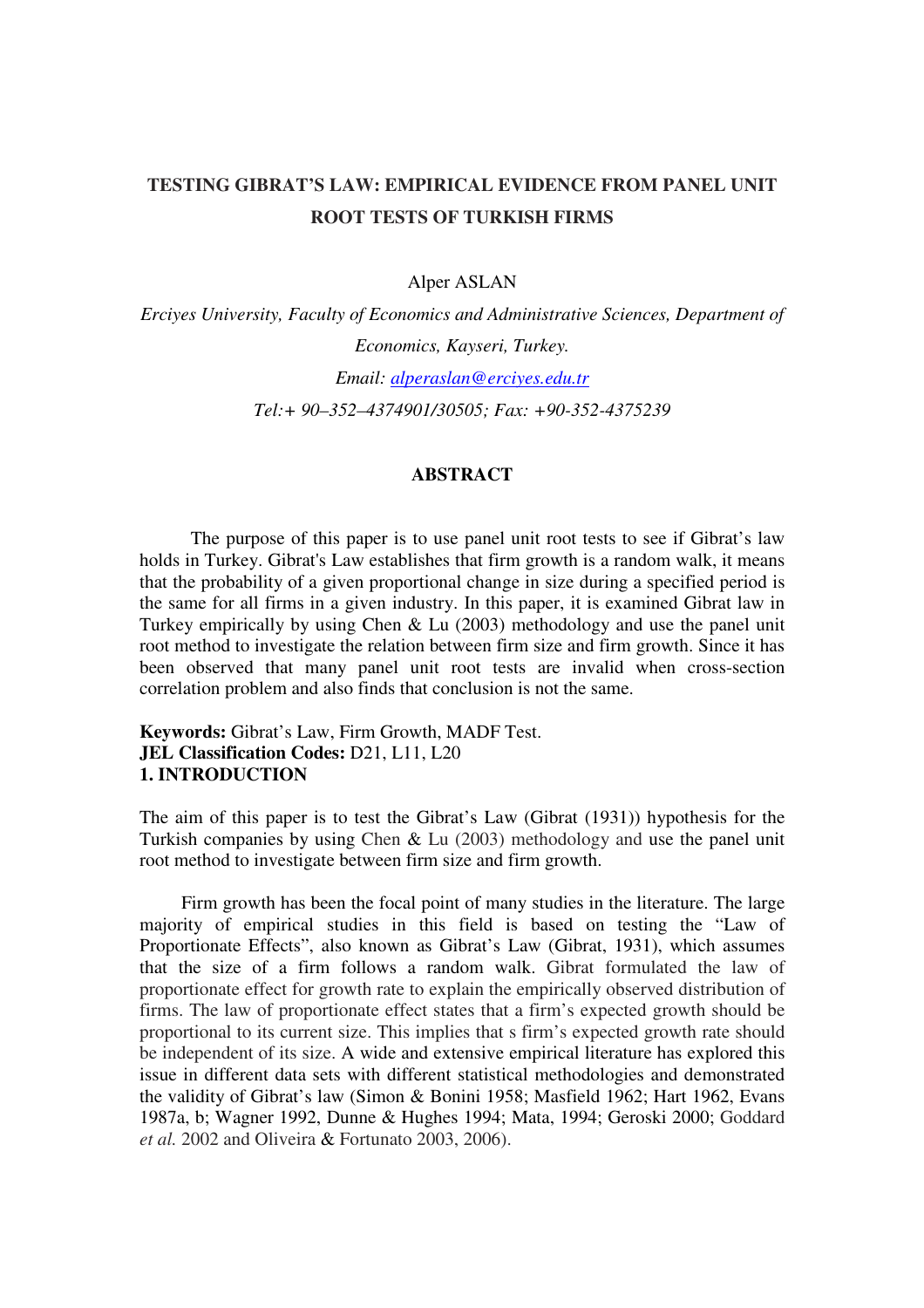Simon & Bonini (1958) used 500 largest US industrial corporations from 1954-1956. Firms have been grouped into three size classes as small, medium and large and the distribution of growth rates are compared for the three groups. The results of the study have illustrated that the distributions of growth rates for the three size classes are quite equal; the regression line in the plot of approximately  $45^{\circ}$  and the plot is homoscedastic. Therefore, they concluded that Gibrat's law tends to hold.

 In another study, Mansfield (1962) was based on samples of firms in three specific industries (steel, petroleum, tires) over a number of various periods. He pointed out that "*Gibrat's Law*" might be construed in different ways; the first construction is that the law holds for firms that exited the industry as well as for those that remain. The second holds that the law holds only for the firms that survive over the relevant period. The third that the law only holds for firms that are large enough to exceed the minimum efficient scale level of output. He concluded that Gibrat's law is rejected in 7 out of 10 cases; smaller firms are more likely to leave the industry.

 In a similar study, Hart (1962) used four sets of data from different industries from different periods and classified firms into two groups. He used the firm's profit to measure the size of firm and then calculated the mean and variance of logarithms of growth rate. In order to illustrate whether the mean and variance of the growth rate are significantly different in each group, Hart used a statistical test and concluded that there is no significant difference between the means of growth rate in each group for all data sets at %5 level.

 Despite the large amount of studies conducted on the basis of Gibrat's law in influential surveys, it has been rejected as well (Kumar 1985; Evans 1987a,b; Hall, 1987; Dunne *et al.*, 1989; Wagner 1992; Dunne & Hughes 1994; Mata, 1994; Audretsch, 1995; Hart & Oulton 1996; Harhoff, Stahl & Woywode 1998; Weiss, 1998; Audretsch *et al.*, 1999; Almus & Nerlinger, 2000; Geroski, 2000; Bechetti & Trovato, 2002; Goddard *et al.*, 2002). These surveys found that Gibrat's law fails to hold. However, in fact Gibrat's law has strong foundations in being based on empirical regularities.

 To study if the growth of firms follows a random walk (Gibrat's law holds) or converges toward the mean Goddard *et al.* (2002), Del Monte and Papagni (2003), Geroski *et al.* (2003), Oliveira & Fortunato (2003), and Chen & Lu (2003) carried out the panel unit root tests. The studies differ widely in terms of both the samples used and the panel unit root tests applied. Geroski *et al.* (2003) and Del Monte & Papagni (2003) demonstrated that firm growth follow a random walk and therefore Gibrat's law holds. On the contrary, Goddard *et al.* (2002) and Oliveira & Fortunato (2003, 2006) using panel data of Japanese and Portuguese manufacturing firms are not in support of Gibrat's law. Chen & Lu (2003) have found that the law can be rejected for the former but not for the latter ones in testing Gibrat's law for the case of Taiwan.

 Considering the aforementioned empirical background, this paper is designed to contribute to Gibrat literature in Turkey for the first time. It examines Gibrat law in Turkey empirically by using Chen & Lu (2003) methodology and use the panel unit root method to investigate between firm size and firm growth. Since many panel unit root tests will be invalid when cross-section dependence exists. This paper applies the Taylor & Sarno (1998) MADF test to deal with a cross-section correlation problem.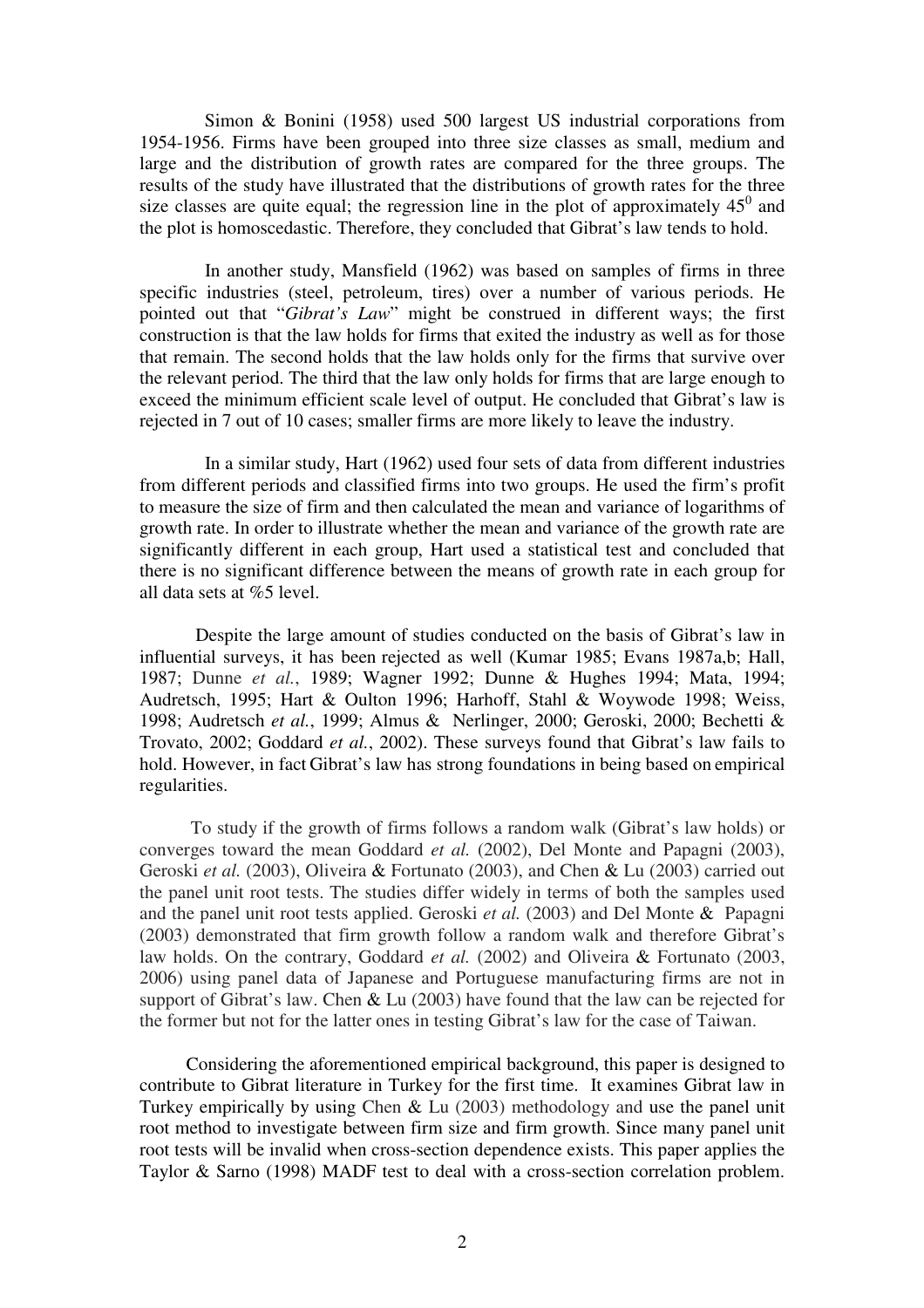To this end, the rest of this paper is organized as follows. Section 2 introduces the panel unit root method. Section 3 is dedicated to the samples of data obtained from Turkish firms to test the Gibrat Law. In the last section, the empirical result of this study will be provided.

# **2. DATA DESCRIPTION**

The data are derived from the annual surveys of the 500 largest firms in Turkey conducted by Istanbul Chamber of Industry (ICI). Firms with broken runs of data are excluded and the data set subject to empirical analysis involves a sample of 103 listed continuously over the period 1985-2004. There are several ways to represent firm size in the literature such as net assets, net fixed assets and number of employees. This paper uses net assets to measure firm size as well Utton (1971), Singh & Whittington (1975), Kumar (1985), Dunne & Hughes (1994) and Hart & Qulton (1996).

# **3. PANEL UNIT ROOT METHOD**

It is known that traditional unit root tests possess low power against near unit root alternatives (Diebold & Nerlove, 1990). A popular test for verifying unit roots is the augmented Dickey-Fuller (ADF) test in which the null hypothesis is non-stationarity. However, these statistics are applied to time series data sets. The most effectual choice is therefore the application of panel unit root test. The pioneer of the panel unit root is Abuaf & Jorion (1990).

 In an influential paper Abuaf & Jorion (1990) develop a multivariate unit root test based on systems estimation of autoregressive processes for a set of real exchange rate series, and use this to reject the joint null hypothesis of non-stationarity of a number of real Exchange rates. After the work of Abuaf et al. (1990), Levin & Lin (1993), and Im, Peseran & Shin (1996), O'Connell (1998), and Sarno & Taylor (1998) improved the panel unit root tests by considering cross-sectional correlation.

 O'Connell (1998) was the first author to note that cross-sectional correlation in panel data will have negative effects on the Levin-Lin panel unit root test, making the test have substantial size distortion and low power. Kristian (2005) studied the performance of the Levin-Lin test under cross-sectional correlation. In his DGP (Data Generation Processes), he controlled the magnitude of the correlation, and he found results similar to the results of O'Connell (1998).

 Sarno & Taylor (1998) contributed to this literature in a number of ways. *Firstly*, they provided some further evidence on panel unit root tests of this kind, by calculating the finite sample empirical distribution of a **multivariate augmented Dickey-Fuller (MADF)** statistic while allowing for higher-order serial correlation in real exchange rates and relaxing the assumption that the sums of the autoregressive coefficients are identical across the panel under the alternative hypothesis. *Secondly*, however, we point out and illustrate through Monte Carlo simulations an important potential pitfall in the interpretation of multivariate unit root tests of this kind. *Lastly*, they investigated by Monte Carlo methods the finite-sample empirical performance of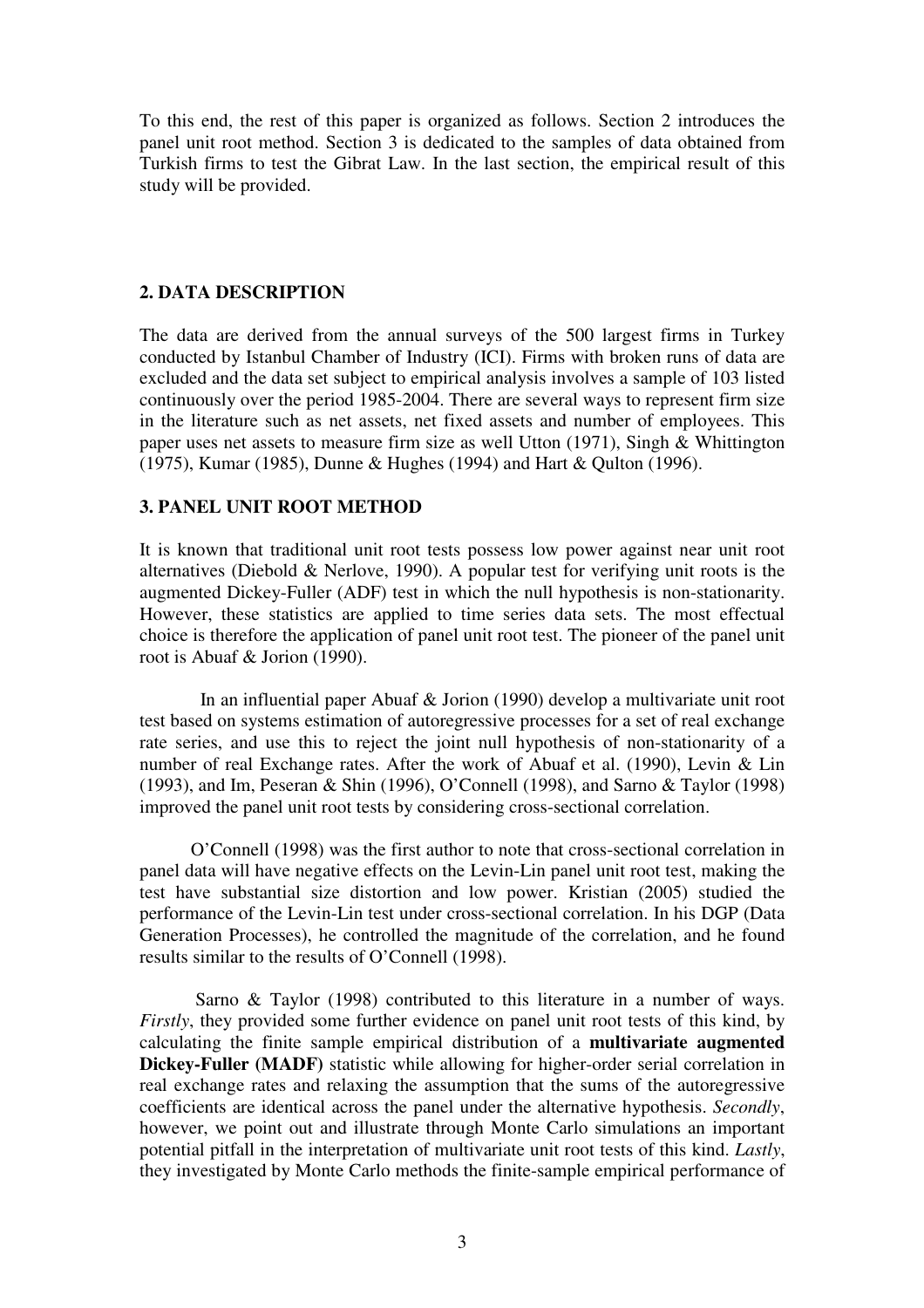a multivariate test in which the null hypothesis is that at least one of the series in the panel is a realization of a unit root process. This null hypothesis is only violated if all of the series are in fact realizations of stationary processes.

 This survey reviews panel unit root test methods. A way testing whether or not the requirements of Gibrat's law are met is to study the relationship between the logarithms of firm sizes at the beginning period and at the end of a period.

$$
\Delta y_{i,t} = \sum_{j=1}^{p} \theta_{ij} \Delta y_{i,t-j} + p_i y_{i,t-1} + \delta_i \text{time} + \alpha_i + e_{i,t},
$$
\n(1)

Here,  $\alpha_i$  is the intercept, time is the firm's age,  $y_{i,t}$  are firm sizes (where  $i=1, 2, ...$ .,*N*),  $\Delta y_{i,t} = (\ln y_{i,t} - \ln y_{i,t-1})$  and if  $p_i = 0$ , then Gibrat's law holds. If,  $p_i \langle 0$ , then the smaller firms will tend to grow faster. Equation 1 is the augmented Dickey–Fuller equation for individual *i*. All data in the past study are panel data, and in order to test Gibrat's law this study must test the unit root in the panel data.

#### *Im, Peseran and Shin's panel unit root test*

We use panel unit root tests due to Im-Pesaran-Shin (1997) (hereafter, IPS). In this test the null hypothesis is that of a unit root. The IPS is based on averaging individual Dickey-Fuller unit root tests (*ti*) according to:

Considering the model given in expression but with parameter  $\beta$  varying across units as given below:

$$
\Delta y_{i,t} = \sigma_i + \beta_i y_{i,t-1} + \varepsilon_{i,t} \qquad i=1,...,N \qquad t=1,......T
$$
 (2)

IPS propose test where  $H_0 : \beta_i = 0 \quad \forall i$  and  $H_1 = \exists i$  such that  $\beta_i$  (0. One therefore relaxes the strong homogeneity assumption embodied in the LL tests. The simplest test proposed by IPS, the so called t-bar statistic is defined as the average of the individual Dickey-Fuller (DF) or augmented Dickey-Fuller (ADF), say  $\tau_I$  statistics:

$$
\bar{t} = \frac{1}{N} \sum_{i=1}^{N} \tau_i \qquad \tau_I = \frac{\hat{\beta}_i}{\hat{\sigma}_{\hat{\beta}_i}}
$$
(3)

#### *Multivariate unit root tests*

To estimate the above Equation 1, this study employs Zellner's seemingly unrelated estimator (SUR). The restriction in the null-hypothesis equation can be written as;  $\Psi \beta - \tau = 0$ . The test statistics can be written as;

$$
\text{MADF} = \frac{(\tau - \psi \hat{\beta})' \Psi \left[ Z'(\hat{\Lambda}^{-1} \otimes I_T) Z \right]^{-1} \Psi' \left\{ \tau - \Psi \hat{\beta} \right\} N(T - k - 1)}{(Q - Z \hat{\beta})'(\hat{\Lambda}^{-1} \otimes I_T)(Q - Z \hat{\beta})},\tag{4}
$$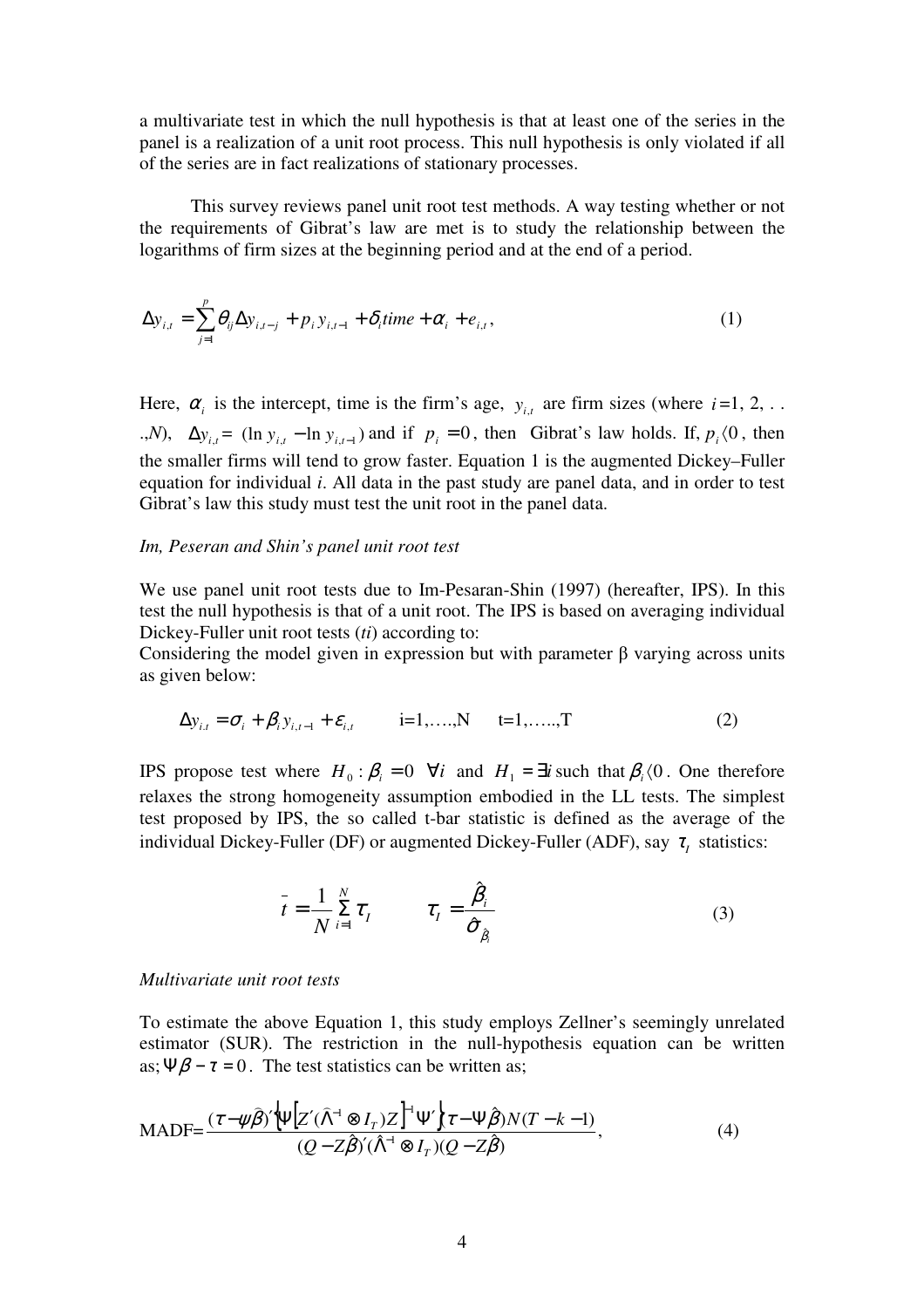Here,  $\hat{\beta}$  and  $\hat{\Lambda}$  are consistent estimates of  $\beta$  and  $\Lambda$ . In fact, a consistent estimate of  $\beta$  as well as  $\Lambda$  could be obtained from OLS applied individually to each equation since, unlike the case in Abuaf & Jorion (1990), Sarno & Taylor, imposed no cross-equation restrictions. Given a non-diagonal contemporaneous residual covariance matrix, however, the SUR estimator will be a more efficient estimator of  $\beta$  than OLS and so the finite-sample performance of the MADF should be better using SUR rather than individual OLS estimates. In general, the Wald statistic for testing *N* restrictions has a limiting  $X^2$  distribution with *N* degrees of freedom under the null hypothesis being tested. However, its distribution is unknown because of the theoretically infinite variance of the processes generating the real exchange rate series under the null hypothesis equation.

# **4. TEST RESULTS**

This survey obtains a rejection result from the test in cement, plastic and pipe, textile, medicine and chemical, steel iron, automobile and other industries as shown in Table 1. Gibrat's law thus does not hold in the above seven industries, as firm size and firm growth are not independent in those seven industries. The other firms that are in food, electrical machinery, electronics and transportation cannot reject Gibrat's law and relationship between firm size and firm growth are independent.

| <b>Industry</b>                                                                                                                           | <b>The</b><br>number<br>of firms | <b>IPS</b><br><b>statistics</b> | <b>Industry</b> | <b>The</b><br>number<br>of firms | <b>IPS</b> statistics |  |  |  |
|-------------------------------------------------------------------------------------------------------------------------------------------|----------------------------------|---------------------------------|-----------------|----------------------------------|-----------------------|--|--|--|
| Cement                                                                                                                                    | 8                                | $-2.933*$                       | Steel Iron      | 8                                | $-2.592*$             |  |  |  |
| Food                                                                                                                                      | 15                               | $-1.760$                        | Automobile      | 8                                | $-3.291*$             |  |  |  |
| Plastic and<br>Pipe                                                                                                                       | 5                                | $-3.008*$                       | Electronics     | 3                                | $-2.310$              |  |  |  |
| Textile1                                                                                                                                  | 22                               | $-2.150*$                       | Transportation  | 9                                | $-1.926$              |  |  |  |
| Electrical<br>Machinery                                                                                                                   | 6                                | $-1.919$                        | Other           | 7                                | $-2.242*$             |  |  |  |
| Medicine and<br>Chemical                                                                                                                  | 8                                | $-2.554*$                       |                 |                                  |                       |  |  |  |
| Glass<br>Ceramics                                                                                                                         | $\overline{4}$                   | $-2.253$                        |                 |                                  |                       |  |  |  |
| Notes: 1. "*" implies significance at the 5% level.<br>2. Simulation and derivation of critical value under the Im et al. (1997) setting. |                                  |                                 |                 |                                  |                       |  |  |  |

**Table 1. Test results under independent hypothesis**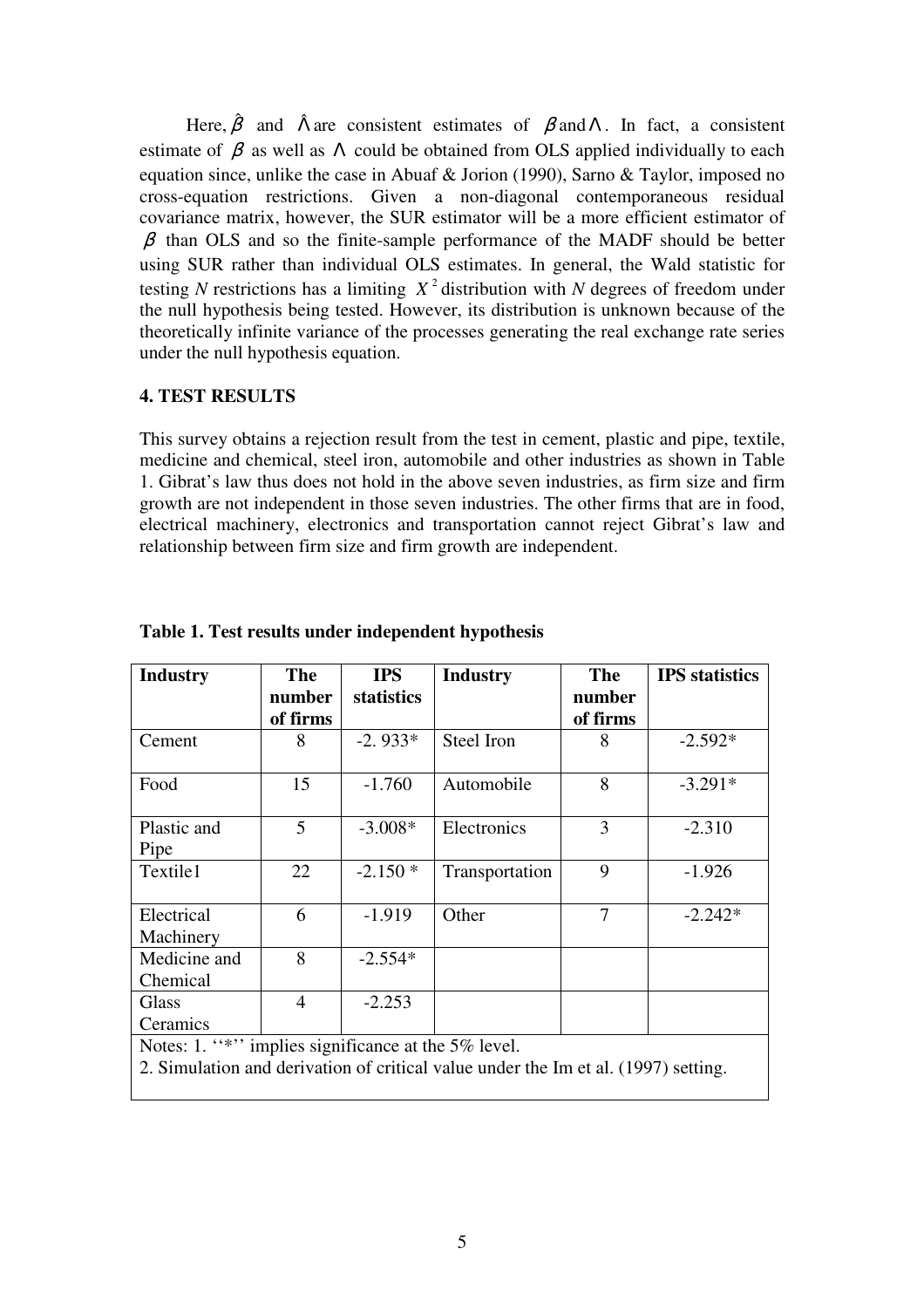## **Table 2. MADF test**

| <b>Industry</b>                                                                     | <b>The</b>     | <b>IPS</b>        | <b>Industry</b> | <b>The</b> | <b>IPS</b> statistics |  |  |
|-------------------------------------------------------------------------------------|----------------|-------------------|-----------------|------------|-----------------------|--|--|
|                                                                                     | number         | <b>statistics</b> |                 | number     |                       |  |  |
|                                                                                     | of firms       |                   |                 | of firms   |                       |  |  |
| Cement                                                                              | 8              | 150.626*          | Steel Iron      | 8          | 67.568*               |  |  |
| Food                                                                                | 15             | 123.905*          | Automobile      | 8          | 62.629*               |  |  |
| Plastic and                                                                         | 5              | 56.632*           | Electronics     | 3          | 16.000                |  |  |
| Pipe                                                                                |                |                   |                 |            |                       |  |  |
| Textile1                                                                            | 7              | 57.461*           | Transportation  | 9          | 98.689*               |  |  |
| Textile <sub>2</sub>                                                                | 7              | 72.725*           | Other           | 7          | 45.520*               |  |  |
| Textile3                                                                            | 8              | $62.623*$         |                 |            |                       |  |  |
| Electrical                                                                          | 6              | 46.580*           |                 |            |                       |  |  |
| Machinery                                                                           |                |                   |                 |            |                       |  |  |
| Medicine and                                                                        | 8              | 52.776*           |                 |            |                       |  |  |
| Chemical                                                                            |                |                   |                 |            |                       |  |  |
| Glass                                                                               | $\overline{4}$ | 30.867            |                 |            |                       |  |  |
| Ceramics                                                                            |                |                   |                 |            |                       |  |  |
| Notes: 1. "*" implies significance at the 5% level.                                 |                |                   |                 |            |                       |  |  |
| 2. The critical values reported in the table are computed via stochastic simulation |                |                   |                 |            |                       |  |  |

with 1000 replications. The simulation steps are suggested by Taylor and Sarno (1998).

However, when this survey considers the cross-sectional correlation, Table 2 displays different results. The firms that cannot reject Gibrat's law are those in the industries of glass ceramics and electronics. Other firms that are not in the above industries do reject Gibrat's law. Therefore, the conclusion is different when we consider the crosssectional correlation.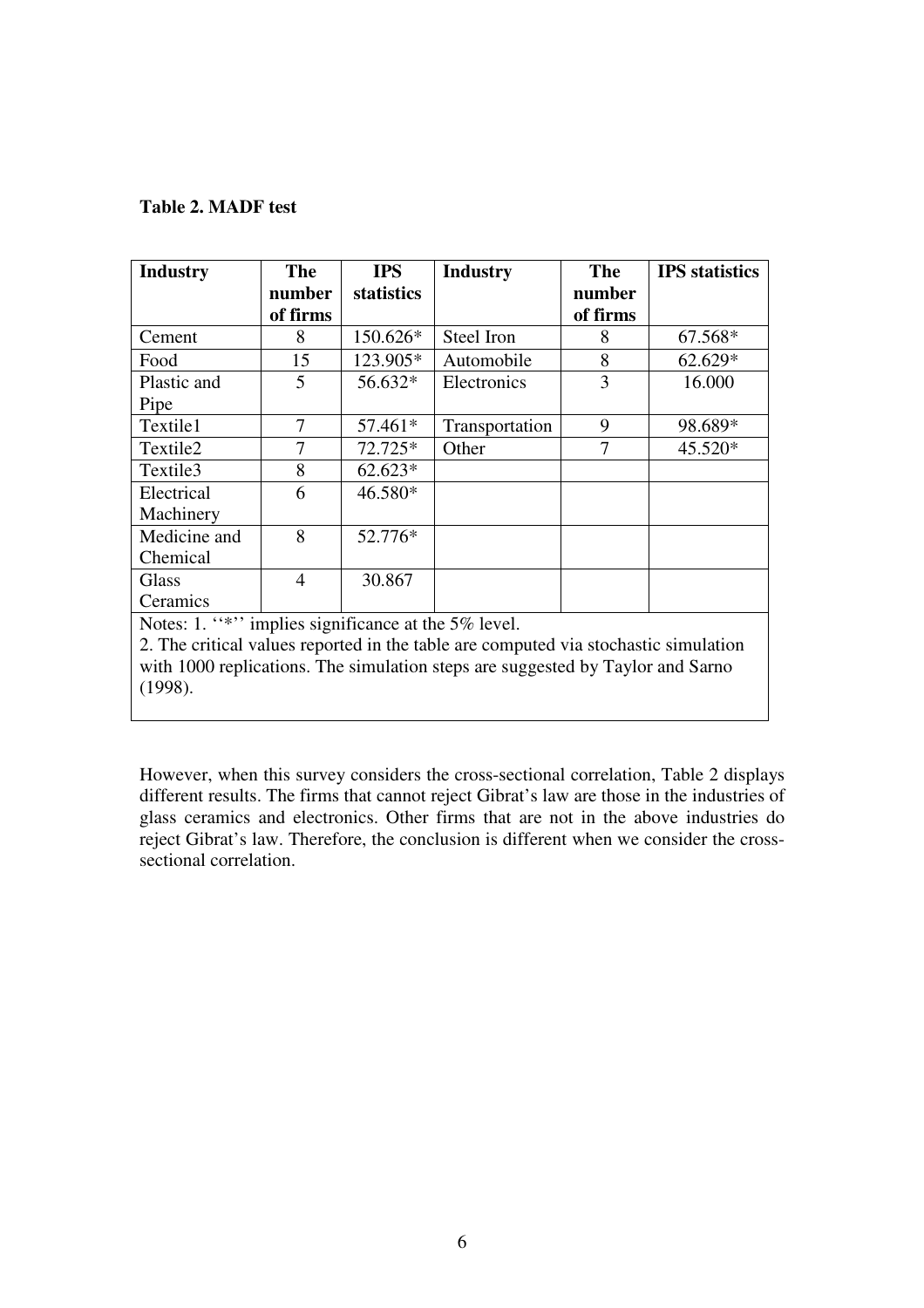## **References**

- [1] Abuaf, N., & Jorion, P. 1990. "Purchasing power parity in the long run" *The Journal of Finance*, 45, 157–74.
- [2] Almus, M., & Nerlinger, E. 2000. "Testing Gibrat's Law for young firms empirical results for West Germany" *Small Business Economics,* 15(1), 1–12.
- [3] Audretsch, D. 1995. *Innovation and Industry Evolution* (Cambridge, MA: MIT Press).
- [4] Audretsch, D., Santarelli E., & Vivarelli M.1999. "Start-Up Size and Industrial Dynamics: Some Evidence from Italian Manufacturing" *International Journal of Industrial Organization*, 17(7), 965-983.
- [5] Becchetti, L., & Trovato, G. 2002. "The determinants of growth for small and medium sized firms" *Small Business Economics,* 19(4), pp. 291–306.
- [6] Caves, R. E. 1998. "Industrial Organization and New Findings on the Turnover and Mobility of Firms" *Journal of Economic Literature*, 36:1947-1982.
- [7] Chen, J.& Lu, W. 2003. "Panel unit root tests of firm size and its growth" *Applied Economics Letters,* 10(6), 343–45.
- [8] Del Monte, A., & Papagni, E. 2003. "R&D and the growth of firms: an empirical analysis of a panel of Italian firms" *Research Policy,* 32(6), pp. 1003–14.
- [9] Diebold, F.X., & Nerlove, M. 1990. "Unit Roots in Economic Time Series: a Selected Survey" In Fomby, T. and Rhodes, E. (eds.), *Advances in Econometrics: Cointegration, Spurious Regressions and Unit Roots* (JAI Press, Greenwich).
- [10] Dunne T., Roberts M., & Samuelson L. 1989. "The Growth and Failure of US Manufacturing Plants" *Quarterly Journal of Economics*,104(4), pp.671-698.
- [11] Dunne, P. & Hughes, A. 1994. "Age, size, growth and survival: UK companies in the late 1980's" *Journal of Industrial Economics,* 42(2), pp. 115–140.
- [12] Evans, David 1987a. "The Relationship Between Firm Growth, Size, and Age: Estimates for100 Manufacturing Industries" *Journal of Industrial Economics*, 35(4), pp. 567-581.
- [13] Evans, D. 1987b. "Tests of alternative theories of firm growth" *Journal of Political Economy,* 95(4), pp. 657–74.
- [14] Geroski, P. 2000. *The Growth of Firms in Theory and Practice*. Oxford University Press: Oxford, pp. 168–186.
- [15] Geroski P.A., Lazarova S., Urga G., & Walters, F. 2003. "Are differences in firm size transitory or permanent?" *Journal of Applied Econometrics,* 18(1), pp. 47–59.
- [16] Gibrat, Robert 1931. *Les Inégalités Économiques*, Paris, Sirey.
- [17] Goddard, J., Wilson J., & Blandon P. 2002. "Panel tests of Gibrat's Law for Japanese manufacturing" *International Journal of Industrial Organization,* 20(3), pp. 415–33.
- [18] Hall, B. 1987. "The relationship between firm size and firm growth in the US manufacturing sector" *Journal of Industrial Economics,* 35(4), pp. 583–606.
- [19] Harhoff, D., Konrad S., & Woywode M. 1998. "Legal Form, Growth and Exit of West German Firms-Empirical Results for Manufacturing, Construction, Trade and Service Industries" *Journal of Industrial Economics*, 46(4), pp. 453-488.
- [20] Hart, P.E. 1962. "Size and growth of firms"*Economica,* 29(1), pp. 29–39.
- [21] Hart, P.E., & Oulton, N. 1996. "The size and growth of firms" *Economic Journal,* 106, 1242-1252.
- [22] Im, K. S., Pesaran, M. H. & Shin, Y. 1997. "Testing for unit roots in heterogeneous panel" Mimeo, Department of Applied Economics, University of Cambridge.